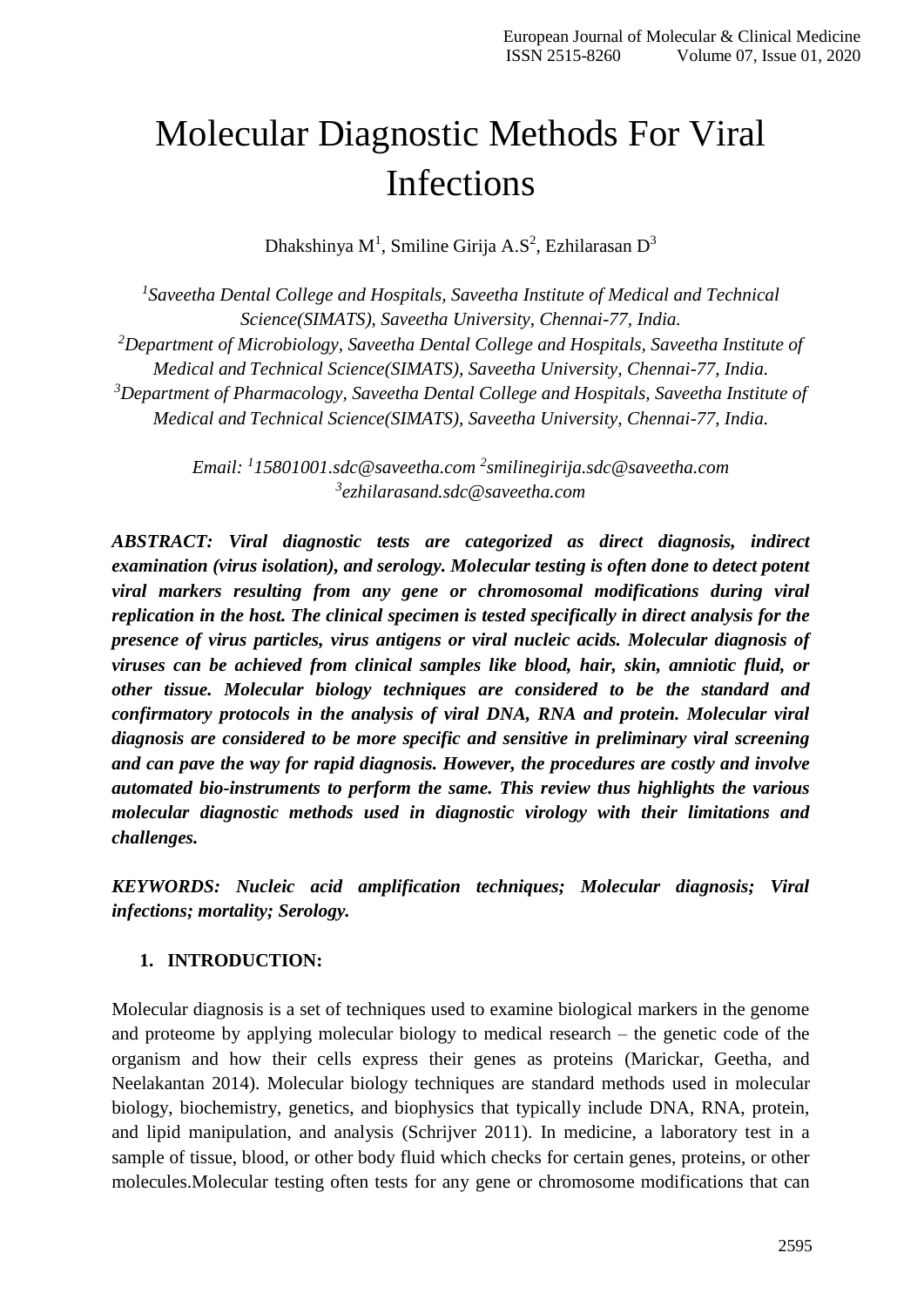cause or affect the risk of developing a particular disease or condition, such as cancer [\(Ashwin and Muralidharan](https://paperpile.com/c/eHVc7d/cGYcW) [2015\).](https://paperpile.com/c/eHVc7d/cGYcW) Molecular diagnostics is a more active tool for detecting lower levels of infectious agents and thereby providing earlier than previously possible the ability to diagnose infections [\(Stoler 2001\). B](https://paperpile.com/c/eHVc7d/VCzQS)uccal smears, amniotic fluids and many other tissues will have loads of viruses which can be rapidly detected by the molecular methods [\(Selvakumar and Np 2017, Shahana and Muralidharan 2016, Vaishali and Geetha](https://paperpile.com/c/eHVc7d/fZmN%2BKxr3%2BdteF) [2018\).](https://paperpile.com/c/eHVc7d/fZmN%2BKxr3%2BdteF)

Molecular diagnostics (MDx) has taken a prominent position and demonstrated benefits for routine identification, fingerprinting, and epidemiological study of infectious microorganisms in the clinical diagnostic laboratory [\(Morgan et al. 2005\).](https://paperpile.com/c/eHVc7d/qNeNF) Firstly, MDx minimizes the cultivation requirement, which reduces the time needed to diagnose morphology and biochemistry [\(Schrijver 2011\).](https://paperpile.com/c/eHVc7d/9z1cu) Science advances into a nuclear microscope that offers detailed analysis of bacterial genomes (e.g. transcription, translation, replication, methylation, and nuclear DNA folding) and is readily used in clinical microbiology to replace traditional pathogens characterization studies [\(Ramesh](https://paperpile.com/c/eHVc7d/mK0jb) 2017).

Viruses being obligate intracellular parasites require live cells for its replication and yields viral progeny with many inclusion particles in the host cells [\(Volovitz, Faden, and Ogra](https://paperpile.com/c/eHVc7d/yoqjh)  [1988\).](https://paperpile.com/c/eHVc7d/yoqjh) Viruses can not replicate without a host 's support [\(Pratha and Geetha 2017\).](https://paperpile.com/c/eHVc7d/qMaNY) Rapid detection of the viral particles in the host cells is essential for expediting the treatment process in the affected individuals [\(Marickar, Geetha, and](https://paperpile.com/c/eHVc7d/Sw3M1) [Neelakantan 2014\).](https://paperpile.com/c/eHVc7d/Sw3M1) Diagnostic tests can usually be divided into 3 categories: (1) direct diagnosis, (2) indirect exam (virus isolation), and (3) serology. The clinical specimen is tested specifically in direct analysis for the presence of virus particles, virus antigens or viral nucleic acids including oral mucosal specimens [\(Ashwin and Muralidharan 2015\).](https://paperpile.com/c/eHVc7d/cGYcW) However, the molecular methods have overruled the conventional methods due to its sensitivity and specificity. This review thus throws highlights on the molecular diagnostic methods available to detect various virus mediated diseases.

### *Need for early detection of viral markers:*

Viruses cause infectious diseases that are familiar, such as common cold, flu, warts and new viruses can emerge suddenly like the recent CoV viruses. They also cause serious diseases like HIV / AIDS, smallpox and Ebola. They invade living, human cells and replicate using those cells to create other viruses like themselves. Antigen detection is done with strategies starts with basic staining to fluorescent antibody (FA), staining of the immunoperoxidase, and EIA [\(M, Geetha, and Thangavelu 2019, Monfared et al.](https://paperpile.com/c/eHVc7d/61iS%2BAIZU) [2019\).](https://paperpile.com/c/eHVc7d/61iS%2BAIZU) Progressively the application of serological and molecular methodologies were implemented to detect the viral markers. With the emergence of more drug resistant strains including fungi and bacteria [\(Shahzan et al. 2019\),](https://paperpile.com/c/eHVc7d/Ywg6) co-infection can also occur in virus infected patients, thus urging the need for differential diagnosis too.

Recently methodologies like polymerase chain reaction, mass spectrometry and nextgeneration sequencing, were implemented for viral diagnosis [\(Rodríguez-Lázaro and](https://paperpile.com/c/eHVc7d/iDzQW)  [Hernández 2016\).](https://paperpile.com/c/eHVc7d/iDzQW) These powerful tools combine speed and effectiveness in detecting viral pathogens and have revolutionized the clinical diagnostic field [\(Arcenas 2017\).](https://paperpile.com/c/eHVc7d/bcZkz) With thousands of deaths annually, viral infectious diseases represent an important portion of global public health concerns. Clinical prognosis often relies on early detection of the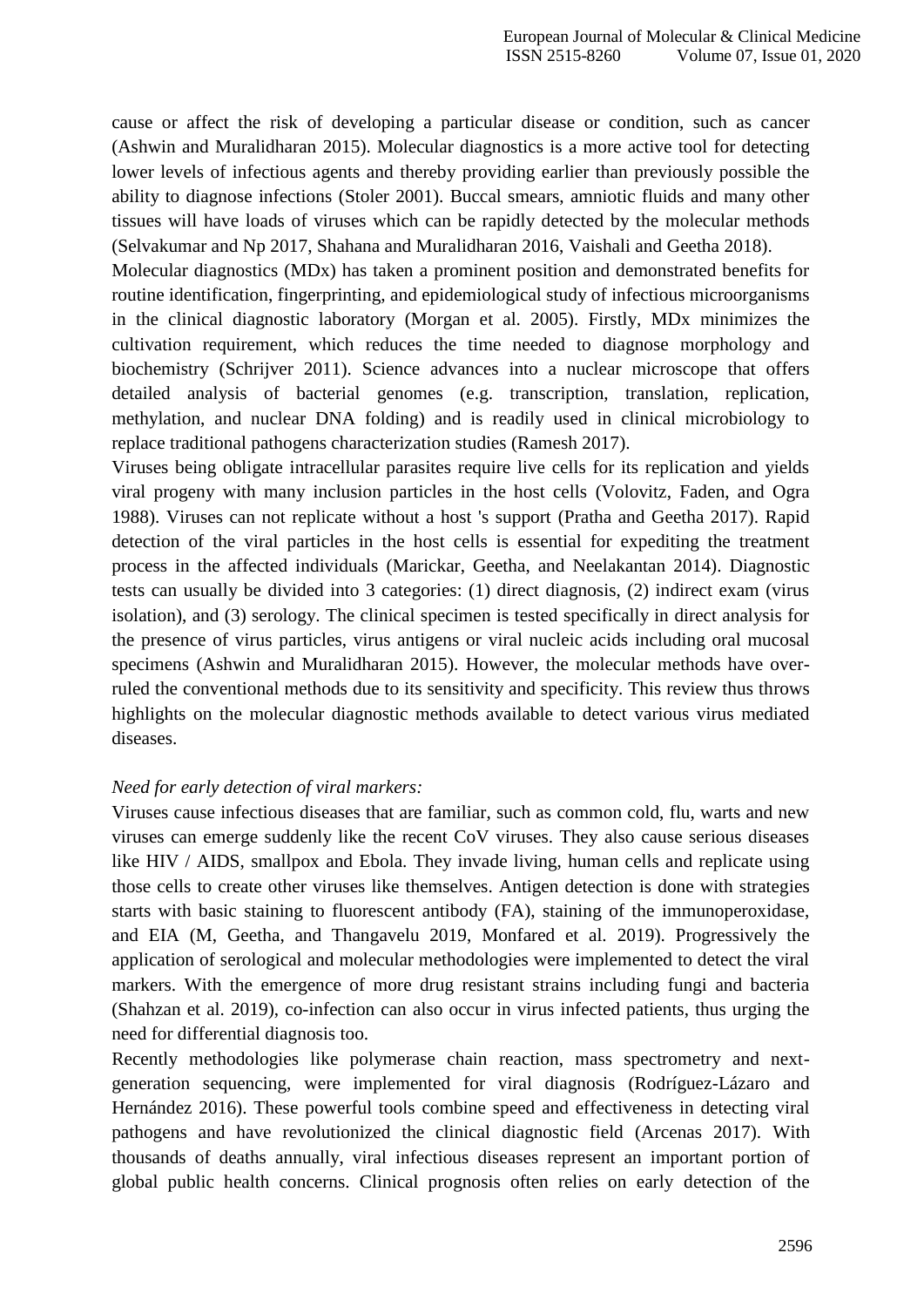infectious agent, from serious pandemics and highly contagious infections to common influenza episodes [\(Grijalva 2009\). T](https://paperpile.com/c/eHVc7d/thlEQ)his will help in early diagnosis which inturn reduces the mortality rate. Effective prevention and clinical management of infectious diseases are closely linked to early and accurate pathogen screening, not only by detecting infectious particles in the organism, but also by elucidating aspects that confer therapy resistance and profiles of immune escape, including mutations and genotype disparities [\(Das et al. 2015\).](https://paperpile.com/c/eHVc7d/UGGkN)  Observational information compiled by correct diagnosis plays a significant role in public health by detecting and monitoring outbreaks [\(Smiline, Vijayashree, and](https://paperpile.com/c/eHVc7d/yrYYP) [Paramasivam](https://paperpile.com/c/eHVc7d/yrYYP)  [2018\).](https://paperpile.com/c/eHVc7d/yrYYP)

### *Nucleic acid amplification techniques (NAAT):*

NAAT is used in biological samples to detect HIV RNA or DNA for diagnosis and/or monitoring of HIV infection. HIV RNA PCR is used to measure the plasma virus charge or extracellular viral RNA. Essays on amplification of nucleic acid**.**NAAT Is a quick screening test for complex Mycobacterium tuberculosis (MTBC). Nucleic acid amplification tests (NAAT) are used in biological samples to detect HIV RNA or DNA for diagnosis and/or monitoring of HIV infection [\(Marrazzo](https://paperpile.com/c/eHVc7d/nCR7X) et al. 2005).HIV RNA PCR is used to measure the plasma virus charge or extracellular viral RNA. NAATs are incredibly sensitive methods of detecting whether the biological sample contains a bacteria or a virus [\(Black et al. 2002\).](https://paperpile.com/c/eHVc7d/Os2eB) Nucleic acid research uses a "template" that is a long strand that has a short strand attached to it. The long primer strand has a corresponding (complementary) sequence from the disease organism being identified to a "target" strand [\(Johnson et al.](https://paperpile.com/c/eHVc7d/HWDQN) 2000).

Genomic DNA multiplication is a versatile molecular method not only for fundamental research but also for application-oriented fields such as clinical medicine production, communicable diseases diagnosis, gene cloning and the regulation of industrial efficiency. PCR was the first method for amplification of nucleic acid [\(Priyadharsini et al. 2018a\).](https://paperpile.com/c/eHVc7d/6XNaz) Advantages are NAAT is a popular platform for the amplification and detection of low nucleic acid material. Such technique can be used by amplifying different target regions to identify the presence of microorganisms within the human body. While NAATs are sensitive, there have been numerous inconveniences addressed. First is that they are costly and thus may not be available for extensive gene based viral detection methods [\(Paramasivam,](https://paperpile.com/c/eHVc7d/hHpqI)  [Priyadharsini, and](https://paperpile.com/c/eHVc7d/hHpqI) [Raghunandhakumar](https://paperpile.com/c/eHVc7d/hHpqI) 2020a).

### *PCR and its application in viral diagnosis:*

Many, but not all, nucleic acid detection based molecular diagnostic methods use polymerase chain reaction (PCR) to greatly increase the number of nucleic acid molecules, thus amplifying the target sequence(s) in the patient sample. PCR is the most commonly used DNA sequence detection tool at this time [\(Girija et al. 2019\).](https://paperpile.com/c/eHVc7d/9ymjs) PCR is based on three simple steps needed for any DNA synthesis reaction: (1) denaturation of the template into single strands; (2) annealing of the primers for new strand synthesis to each original strand; and (3) extension of the new DNA strands from the primers [\(Arcenas 2017\).](https://paperpile.com/c/eHVc7d/bcZkz)

PCR is a method widely used in molecular biology to quickly create millions to billions of copies of a particular DNA sample which allows scientists to take a very small sample of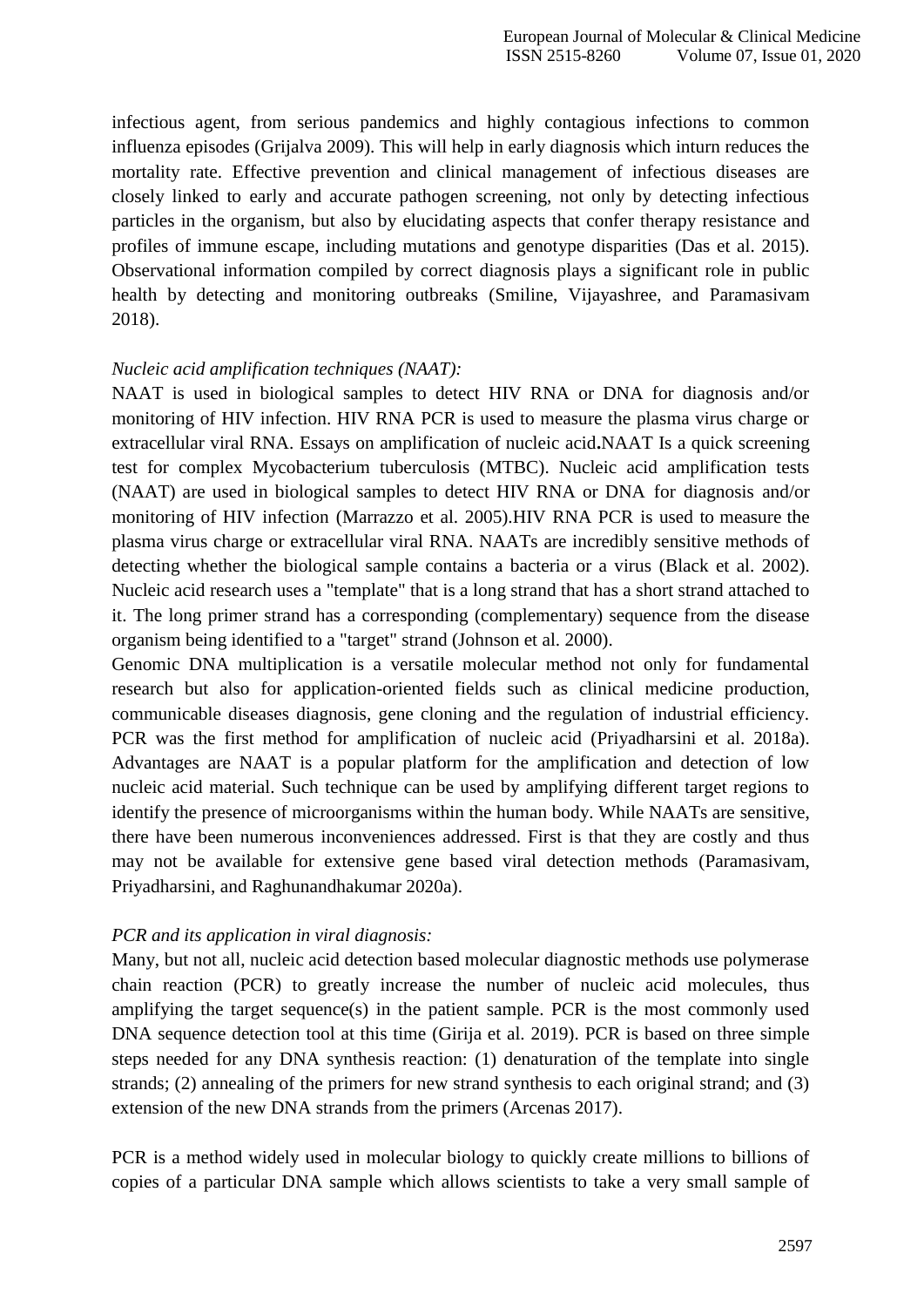DNA and amplify it to a sufficiently large amount to study it in detai[l\(Anand and](https://paperpile.com/c/eHVc7d/wwbZy)  [Raghuwanshi 2020\).](https://paperpile.com/c/eHVc7d/wwbZy) PCR was first discovered by Kary Mullis in 1983. The different components needed for PCR include a DNA sample, DNA primers, ddNTPs known as free nucleotides, and polymerase DNA. The different components needed for PCR include a DNA sample, DNA primers, ddNTPs known as free nucleotides, and polymerase DNA. Broad- range 16S ribosomal RNA (rRNA) polymerase chain reaction (PCR) gene is used in clinical specimens to detect and identify bacterial pathogens from patients with high suspicion of infection.PCR is commonly used in the clinical study of infectious agents including HIV, hepatitis, human papillomavirus (the cause of genital warts and cervical cancer), Epstein-Barr virus (glandular fever), malaria and anthrax [\(Modrow et](https://paperpile.com/c/eHVc7d/43O9M) [al. 2013\).](https://paperpile.com/c/eHVc7d/43O9M) PCR has many benefits to it. This is relatively easy to understand and use, and yields good results. The technology is especially sensitive, with both the capability to develop millions or even billions of duplicates for sequence analysis, cloning, and analysis of a specific product. Even so, the polymerase chain reaction also has drawbacks. Though highly precise, this functions only under certain conditions. A factor in the degree of precision is the length of the target DNA sequence.

#### *Viral culture based methods & marker based assays:*

The conventional approaches used to diagnose CMV infection were viral culture and serological testing but these are gradually being replaced by a confounding variety of alternative approaches. The latter is unusual in that it detects CMV RNA, likely a more accurate active infection predictor than CMV DNA. Four main virus detection methods are in use today: scanning, integrity checking, identification and heuristic detection. Scanning and capture are very typical of these, with the other two common being in less commonly used anti-virus kits. The modern age of diagnostic virology dates from the first reports Weller and Enders made of viral isolation in cell culture in 1948 and Enders et al. in 1949. In addition, the need for cell culture techniques is the for virology labs as separate entities from other general clinical microbiology labs.Although the relative importance of viral isolation as a diagnostic tool is decreasing rapidly, it is still important as it is the only technique capable of providing a viable technique to isolate virus that can be used for further analysis , for example with phenotypic antiviral susceptibility testing [\(Priyadharsini et al. 2018a\).](https://paperpile.com/c/eHVc7d/6XNaz)

Virus growth in cell culture is usually detected by visualizing cell morphological changes, called cytopathic effect (CPE). Often, the CPE characteristics are sufficiently distinctive to allow the laboratory to suspect which virus is responsible for. HSV is the virus which culture remains most useful. Often cell culture is also used to detect CMV, VZV, adenovirus, RSV, parainfluenza and influenza viruses, rhinovirus, and enteroviruses [\(Shahzan et al. 2019\).](https://paperpile.com/c/eHVc7d/Ywg6) Reliable and practical transfer of genes Transduction levels in non-human primates up to 40 percent of HSCs is the advantage and disadvantage will be Small levels of transcription One or less copies of provirus per cell Chromosomal sensitive effects DNA sensitive repeats, introns.

#### *Fluorescent in situ hybridization (FISH):*

Buongiorno-Nardelli as well as Amaldi in Rome, utilizing 3H-labeled rRNA on Chinese hamster tissue sections embedded with paraffin. FISH is a kind of cytogenetic technique that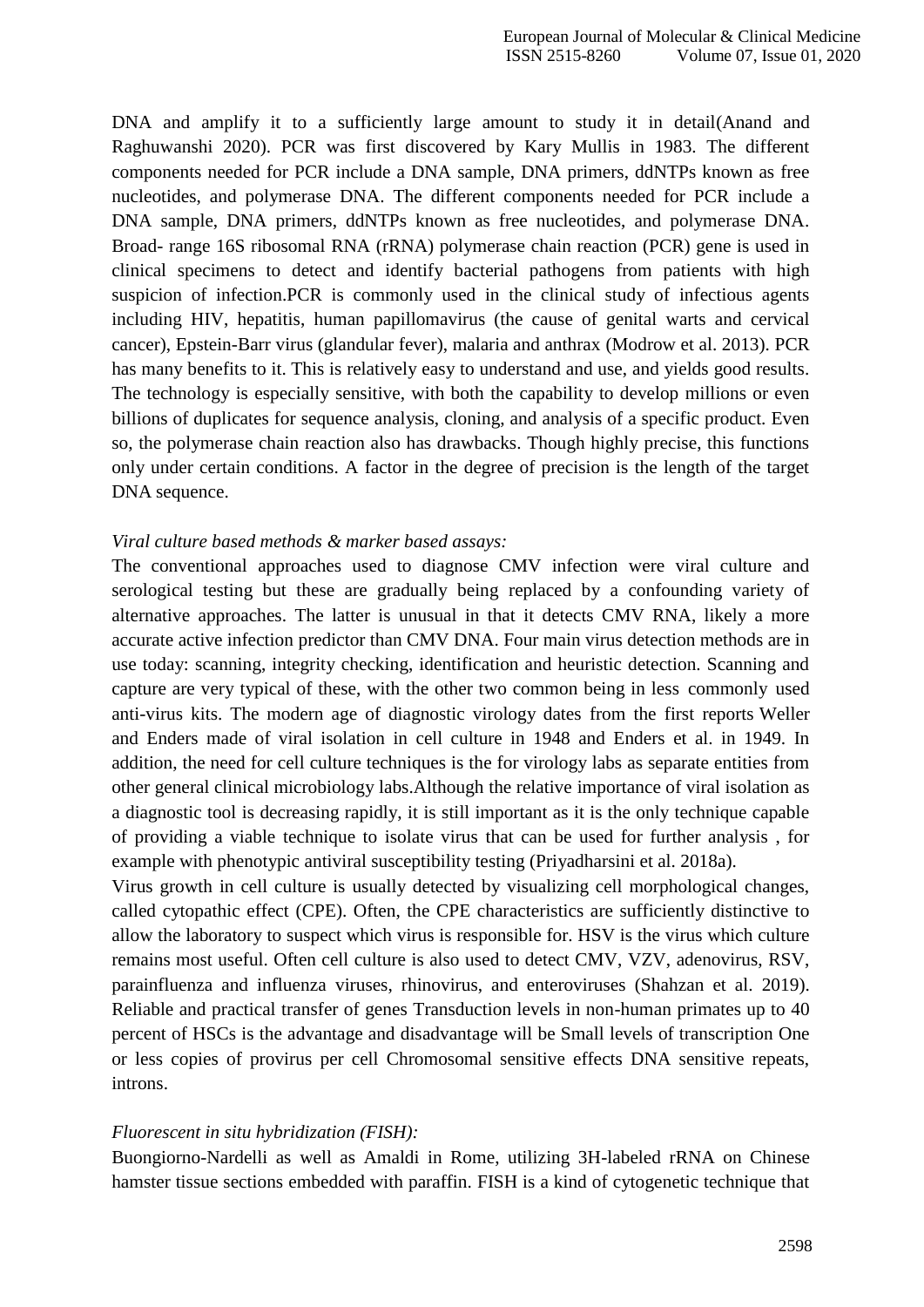uses fluorescent probes that bind parts of the chromosome to show a high degree of complementarity in sequence. Fluorescence microscopy can be used to determine where the fluorescent probe is attached to the chromosome [\(Paramasivam, Priyadharsini, and](https://paperpile.com/c/eHVc7d/hHpqI)  [Raghunandhakumar 2020a\).](https://paperpile.com/c/eHVc7d/hHpqI) Fluorescent in situ hybridization (FISH) can be used to check different chromosome regions for presence or absence, and is also used to detect small chromosome deletions such as Williams syndrome [\(Paramasivam, Priyadharsini, and](https://paperpile.com/c/eHVc7d/sFxuG) [Raghunandhakumar 2020b\).](https://paperpile.com/c/eHVc7d/sFxuG) This involves the application of a specific DNA probe that recognizes the region to be tested [\(Mathivadani, Smiline, and Priyadharsini](https://paperpile.com/c/eHVc7d/PvIOM) 2020).

Multiplex-FISH is a technique of 24-color karyotyping and is the method of choice to study complex interchromosomal rearrangements.Includes three main steps in the process [\(Priyadharsini et al. 2018a\).](https://paperpile.com/c/eHVc7d/6XNaz) Fluorescent in situ hybridisation is a molecular method that can be used to determine the physical status of HPV (episomal or integrated) within the infected cell [\(Corneli 2005\),](https://paperpile.com/c/eHVc7d/WvBme) [\(Priyadharsini et al. 2018b\).](https://paperpile.com/c/eHVc7d/Zlf1G) A FISH examination can detect genetic variations that are too small for microscope viewing. FISH also doesn't have to be conducted on healthy dividing cells which will be the advantage of FISH and disadvantage is it is quite expensive and requires skilled manpower in making a non isotopic labelling. Multi-labeled fish probes up to 48 samples targeting the same RNA that can be pooled and labelled together. The identification of rearrangements involving more than 5 Mb of DNA is restricted to traditional karyotyping. The resolution of the FISH technique is around 100kb-1Mb in size, using fluorescent probes.

#### *Antibody test (Serology):*

This is also known as serological testing is a blood test that can detect if you have been infected with COVID-19 beforehand. The presence of specific antibodies suggests you have been exposed to the disease and pro-inflammatory cytokines in various viral disease including CoV [\(Girija, Shankar, and Larsson](https://paperpile.com/c/eHVc7d/0blPX) [2020\). A](https://paperpile.com/c/eHVc7d/0blPX)ntibodies are molecules that are produced by the body's immune system to fight a specific viral infection [\(Greer and](https://paperpile.com/c/eHVc7d/oEwih)  [Alexander 1995\). T](https://paperpile.com/c/eHVc7d/oEwih)he antibodies bind themselves to a cell attacked with the virus and kill the infection. This check searches for antibodies to a particular viral infection [\(Brown 2012\).](https://paperpile.com/c/eHVc7d/aYhkD)  Usually, it is done on a blood sample. Immunofluorescence or immunoperoxidase assays are widely used to determine whether a tissue sample contains a virus [\(Goudsmit 1998\).](https://paperpile.com/c/eHVc7d/YS5J7) Such experiments are based on the idea that if the tissue becomes infected with a virus, it can be binded to by an antibody unique to that virus [\(Priyadharsini et al. 2018a\).](https://paperpile.com/c/eHVc7d/6XNaz)

Many of the rapid tests substitute slowly the viral culture for all of the mentioned viruses in the detection of suitable markers [\(Marquardt 2004\).](https://paperpile.com/c/eHVc7d/zhrpC) Antigen identification approaches include staining of the fluorescent antibody (FA), staining of the immunoperoxidase, and EIA(29). Of these, the most widely used in diagnostic virology is FA staining [\(Choi and](https://paperpile.com/c/eHVc7d/sdI2Y)  [Chae 2003\).](https://paperpile.com/c/eHVc7d/sdI2Y) Four main virus identification approaches are in use today: screening, validity checking, interception and heuristic identification [\(Jung,](https://paperpile.com/c/eHVc7d/DpvrQ) [Choi, and Chae 2002\). S](https://paperpile.com/c/eHVc7d/DpvrQ)canning and capture are very typical of these, with the remaining two typical only in less commonly distributed antivirus kits [\(Ha, Choi, and Chae 2004\),](https://paperpile.com/c/eHVc7d/nloLN) [\(Calmettes et al. 2011\).](https://paperpile.com/c/eHVc7d/brs6o) The antibody test might not be able to display the virus' current existence (like you may experience with a nasal or throat swab test) because it may take 1-3 weeks after symptoms to establish anticorps.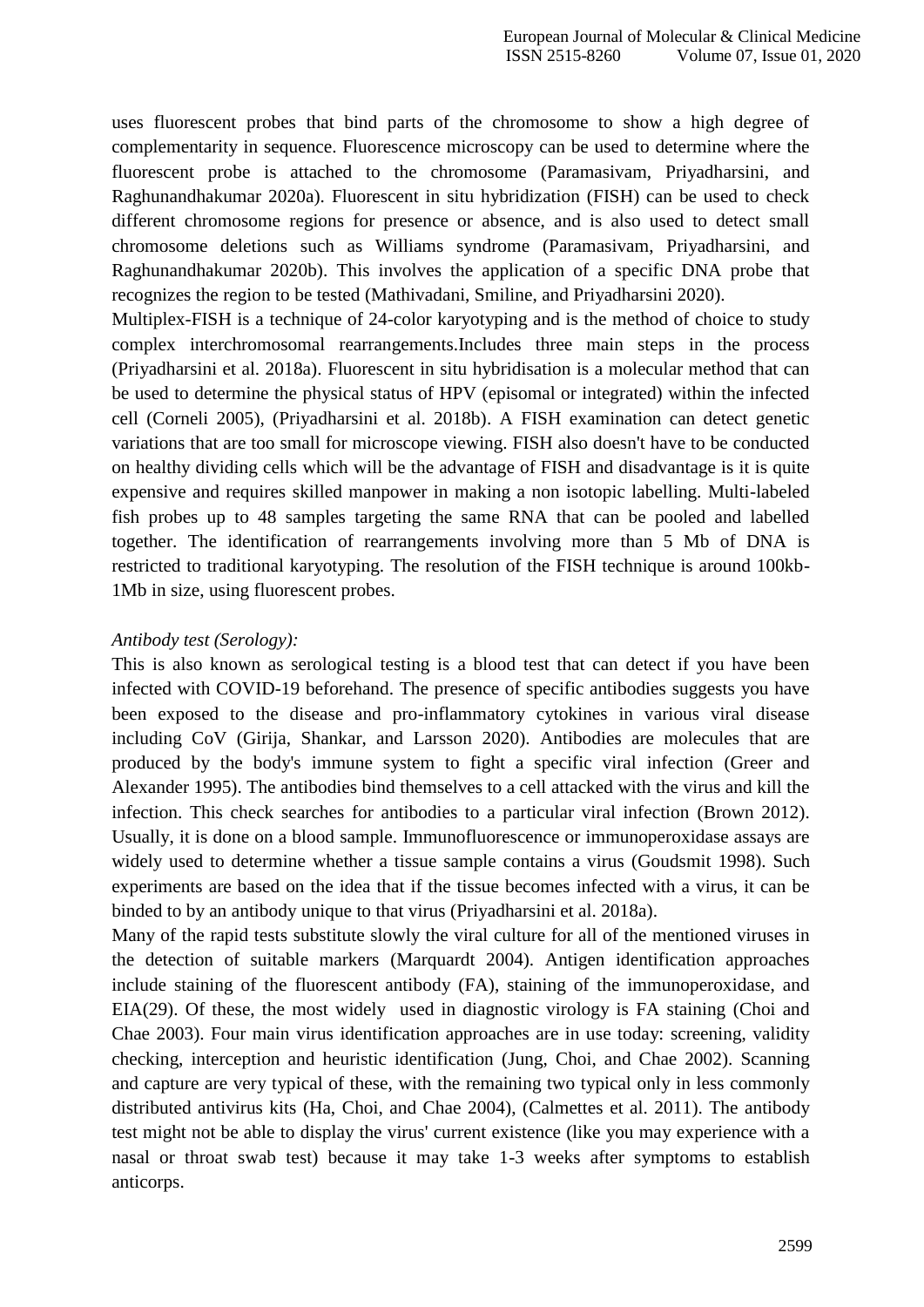## *Other molecular diagnostic Methods:*

(a)Nested PCR: Nested PCR is a modification of the polymerase chain reaction which aims to reduce non- specific binding in products due to the amplification of unintended binding site[s\(Mwesigwa n.d.\).](https://paperpile.com/c/eHVc7d/O3n7D) (b)Strand displacement amplification(SDA): SDA is an exothermic, in vivo immunochemical technique based on HincII 's ability to nick the unmodified hemi phosphorothioate shape of its recognition site and the ability of klenow (exo-klenow) deficient exonuclease to expand the 3'-end at the nicknam[e\(Li et al.](https://paperpile.com/c/eHVc7d/i9r4G) [2020\).](https://paperpile.com/c/eHVc7d/i9r4G)

(C) Probe amplification techniques: Sample amplification methods amplify products that contain only the sequence of the probes. It includes Chain Reaction Ligase, Cycling Probe Technology, etc. LCR amplification is based on the sequential rounds of two juxtaposed oligonucleotide probes dependent template ligat[ion\(Sanahuja et al.](https://paperpile.com/c/eHVc7d/RvOtS) 2019).

(D) Microarrays: A microarray is a laboratory device which is used simultaneously to detect the expression of thousands of genes. DNA microarrays are microscope slides printed at defined positions with thousands of tiny spots, each spot having a known DNA sequence or gen[e\(Ng et al.](https://paperpile.com/c/eHVc7d/wJ6Ax) 2020).

(E) Allele-Specific oligonucleotide: The allele-specific oligonucleotide (ASO) is a short piece of artificial DNA complementing a predetermined target DNA sequence. It is intended (and used) in a way which makes it specific to only one version of the DNA being tested, or an allel[e\(Studencki and Bruce Wallace](https://paperpile.com/c/eHVc7d/O3muX) [1984\).](https://paperpile.com/c/eHVc7d/O3muX)

(F) Gel electrophoresis: Gel electrophoresis is a method that is used to separate the Fragments of DNA by their size. At one end of a gel, DNA samples are loaded into wells (indentations), and an electric current is applied to pull them through the gel. Fragments of DNA are negatively charged, so they pass towards the positive electrod[e\(Rabindra and Raju](https://paperpile.com/c/eHVc7d/qxcdo) [2012\).](https://paperpile.com/c/eHVc7d/qxcdo)

## **2. CONCLUSION:**

Molecular diagnostic methods have replaced the conventional protocols on viral culture and further detection of potential viral markers. It has also seemed to be superior to the various serological methods though for some viral identification, serology is still considered as the gold standard method for viral detection. However, the rapidity, sensitivity and specificity in the detection of specific viral antigens could be best achieved by the latest molecular techniques. This review thus had reinforced the applications of various molecular methods used in viral detection with their advantages and disadvantages.

## *Acknowledgement:*

I would like to thank the Department of Microbiology, Saveetha Dental College, Chennai for their valuable inputs in this review.

## *Author contributions:*

**M.Dhakshinya:** 1) Execution of the work 3) Data collection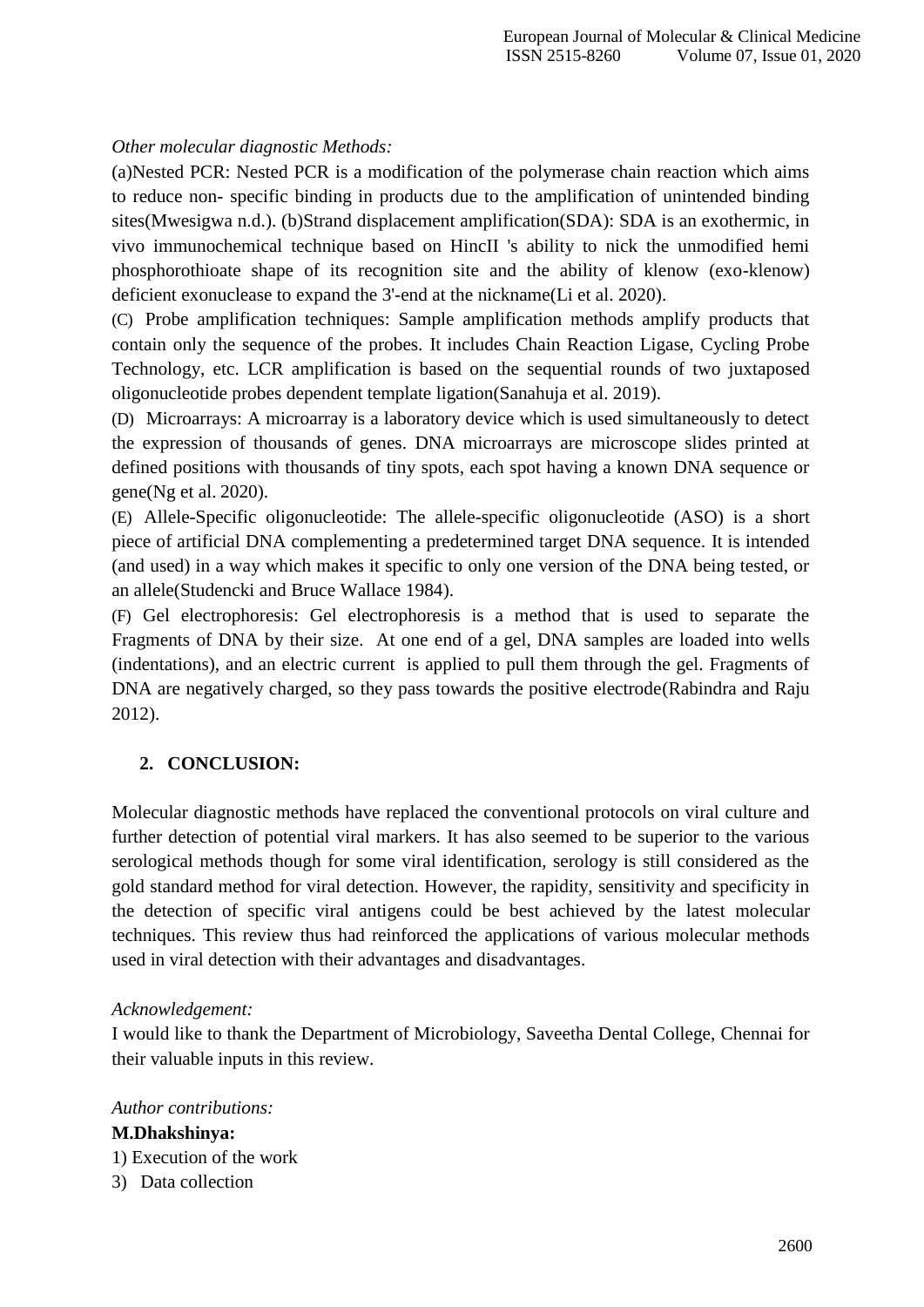4) Drafting of manuscript.

## **Smiline Girija AS:**

- 1) Concept and design of the study
- 2) Validation of the data collection
- 3) Revision and proof-reading of the review

## **Ezhilarasan D:**

- 1) Validation of the data collection
- 2) Revision and proof-reading of the review

*Conflict Of Interest***:** None to declare

## **REFERENCES:**

- [ 1] Anand, R. and Raghuwanshi, R. (2020) 'Immunoinformatic Approaches for Vaccine Designing Against Viral Infections'. in Methods in Molecular Biology [online] 277– 288. available from
- $[2]$  [<http://dx.doi.org/10.1007/978-1-0716-0389-5\\_15>](http://dx.doi.org/10.1007/978-1-0716-0389-5_15)
- [ 3] Arcenas, R.C. (2017) 'Molecular Methods for Healthcare-Acquired Infections'. in Diagnostic Molecular Pathology [online] 163–177. available from [<http://dx.doi.org/10.1016/b978-0-12-800886-](http://dx.doi.org/10.1016/b978-0-12-800886-7.00014-5) [7.00014-](http://dx.doi.org/10.1016/b978-0-12-800886-7.00014-5)[5>](http://paperpile.com/b/eHVc7d/bcZkz)
- [ 4] Ashwin, K.S. and Muralidharan, N.P. (2015) 'Vancomycin-Resistant Enterococcus (VRE) vs Methicillin-Resistant Staphylococcus Aureus (MRSA)'. in Indian Journal of Medical Microbiology [online] vol. 33 (5). 166. available from [<http://dx.doi.org/10.4103/0255-0857.150976>](http://dx.doi.org/10.4103/0255-0857.150976)
- [ 5] Black, C.M., Marrazzo, J., Johnson, R.E., Hook, E.W., III, Jones, R.B., Green, T.A., Schachter, J., Stamm, W.E., Bolan, G., St. Louis, M.E., and Martin, D.H. (2002) 'Head-to-Head Multicenter Comparison of DNA Probe and Nucleic Acid Amplification Tests for Chlamydia Trachomatis Infection in Women Performed with an Improved Reference Standard'. in Journal of Clinical Microbiology [online] vol. 40 (10). 3757–3763. available from [<http://dx.doi.org/10.1128/jcm.40.10.3757-](http://dx.doi.org/10.1128/jcm.40.10.3757-3763.2002) [3763.2002](http://dx.doi.org/10.1128/jcm.40.10.3757-3763.2002)[>](http://paperpile.com/b/eHVc7d/Os2eB)
- [ 6] [Brown, L. \(2012\) Pathology of the Vulva and Vagina. Springer Science & Business](http://paperpile.com/b/eHVc7d/aYhkD) [Media](http://paperpile.com/b/eHVc7d/aYhkD)
- [ 7] Calmettes, C., Yu, R.-H., Silva, L.P., Curran, D., Schriemer, D.C., Schryvers, A.B., and Moraes, T.F. (2011) 'Structural Variations within the Transferrin Binding Site on Transferrin-Binding Protein B, TbpB'. in Journal of Biological Chemistry [online] vol. 286 (14). 12683–12692. available from
- [ 8] [<http://dx.doi.org/10.1074/jbc.m110.206102>](http://dx.doi.org/10.1074/jbc.m110.206102)
- [ 9] Choi, C. and Chae, C. (2003) 'Localization of Classical Swine Fever Virus from Chronically Infected Pigs by In Situ Hybridization and Immunohistochemistry'. in Veterinary Pathology [online] vol. 40 (1). 107–113. available from [<http://dx.doi.org/10.1354/vp.40-1-107>](http://dx.doi.org/10.1354/vp.40-1-)
- [ 10] Corneli, H.M. (2005) 'Nucleic Acid Amplification Tests (Polymerase Chain Reaction, Ligase Chain Reaction) for the Diagnosis of Chlamydia Trachomatis and Neisseria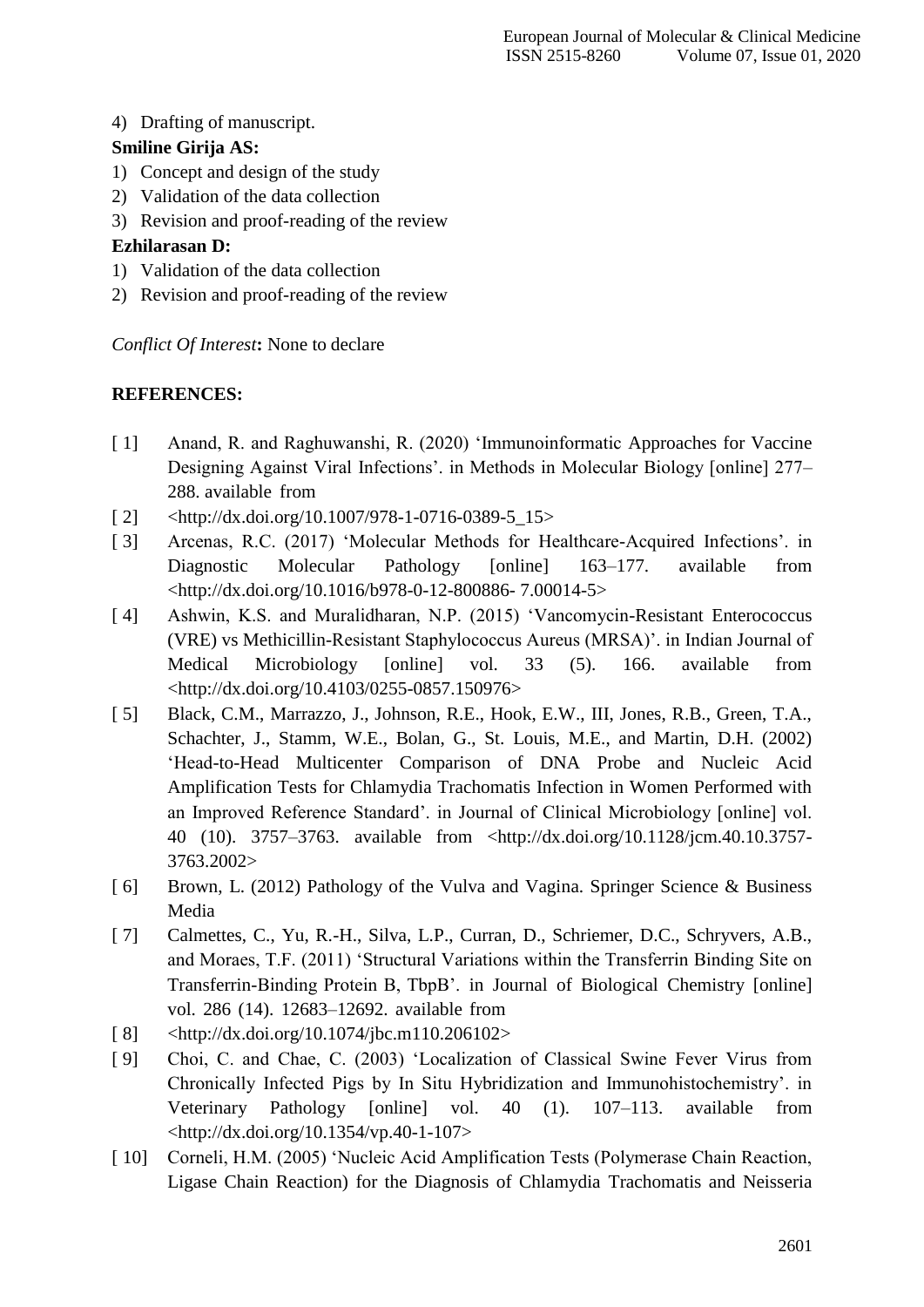Gonorrhoeae in Pediatric Emergency Medicine'. in Pediatric Emergency Care [online] vol. 21 (4). 264–270. available from

- [11] [<http://dx.doi.org/10.1097/01.pec.0000161475.50336.41>](http://dx.doi.org/10.1097/01.pec.0000161475.50336.41)
- [ 12] Das, A.N., Geetha, K., Kurian, A.V., Nair, R., and Nandakumar, K. (2015) 'Interdisciplinary Approach to a Tooth with Open Apex and Persistent Sinus'. in Case Reports in Dentistry [online] vol. 2015. 1–4. available from [<http://dx.doi.org/10.1155/2015/907324>](http://dx.doi.org/10.1155/2015/907324)
- [ 13] Girija, A.S.S., Shankar, E.M., and Larsson, M. (2020) 'Could SARS-CoV-2-Induced Hyperinflammation Magnify the Severity of Coronavirus Disease (CoViD-19) Leading to Acute Respiratory Distress Syndrome?' Frontiers in Immunology [online] 11. available from
- [ 14] [<https://www.frontiersin.org/articles/10.3389/fimmu.2020.01206/pdf> \[3 June 2020\]](https://www.frontiersin.org/articles/10.3389/fimmu.2020.01206/pdf)
- [ 15] Girija, A.S.S., Smiline Girija, A.S., Vijayashree Priyadharsini, J., and Paramasivam, A. (2019) 'Plasmid-Encoded Resistance to Trimethoprim/sulfamethoxazole Mediated by dfrA1, dfrA5, sul1 and sul2 among Acinetobacter Baumannii Isolated from Urine Samples of Patients with Severe Urinary Tract Infection'. in Journal of Global Antimicrobial Resistance [online] vol. 17. 145–146. available from
- $[16]$  [<http://dx.doi.org/10.1016/j.jgar.2019.04.001>](http://dx.doi.org/10.1016/j.jgar.2019.04.001)
- [ 17] [Goudsmit, J. \(1998\) Viral Sex: The Nature of AIDS. Oxford University Press on](http://paperpile.com/b/eHVc7d/YS5J7) [Demand](http://paperpile.com/b/eHVc7d/YS5J7)
- [18] Greer, S. and Alexander, G.J.M. (1995) '4 Viral Serology and Detection'. in [Baillière's Clinical](http://paperpile.com/b/eHVc7d/oEwih) [Gastroenterology \[online\] vol. 9 \(4\). 689–721. available from](http://paperpile.com/b/eHVc7d/oEwih)  [<](http://paperpile.com/b/eHVc7d/oEwih)[http://dx.doi.org/10.1016/0950-](http://dx.doi.org/10.1016/0950-3528(95)90057-8) [3528\(95\)90057-](http://dx.doi.org/10.1016/0950-3528(95)90057-8)[8>](http://paperpile.com/b/eHVc7d/oEwih)
- [ 19] Grijalva, C.G. (2009) 'Antibiotic Prescription Rates for Acute Respiratory Tract Infections in US Ambulatory Settings'. in JAMA [online] vol. 302 (7). 758. available from
- [ 20] [<http://dx.doi.org/10.1001/jama.2009.1163>](http://dx.doi.org/10.1001/jama.2009.1163)
- [ 21] Ha, S.-K., Choi, C., and Chae, C. (2004) 'Development of an Optimized Protocol for the Detection of Classical Swine Fever Virus in Formalin-Fixed, Paraffin-Embedded Tissues by Seminested Reverse Transcription-Polymerase Chain Reaction and Comparison with in Situ Hybridization'. in Research in Veterinary Science [online] vol. 77 (2). 163–169. available from
- [ 22]  $\langle \text{http://dx.doi.org/10.1016/j.rvsc.2004.03.006} \rangle$
- [ 23] Johnson, R.E., Green, T.A., Schachter, J., Jones, R.B., Hook, E.W., Black, C.M., Martin, D.H., St. Louis, M.E., and Stamm, W.E. (2000) 'Evaluation of Nucleic Acid Amplification Tests as Reference Tests for Chlamydia Trachomatis Infections in Asymptomatic Men'. in Journal of Clinical Microbiology [online] vol. 38 (12). 4382– 4386. available from [<http://dx.doi.org/10.1128/jcm.38.12.4382-4386.2000>](http://dx.doi.org/10.1128/jcm.38.12.4382-4386.2000)
- [ 24] Jung, T., Choi, C., and Chae, C. (2002) 'Localization of Swine Influenza Virus in [Naturally Infected](http://paperpile.com/b/eHVc7d/DpvrQ) Pigs'. in [Veterinary](http://paperpile.com/b/eHVc7d/DpvrQ) Pathology [online] vol. 39 (1). 10–16. [available](http://paperpile.com/b/eHVc7d/DpvrQ) from
- [ 25] [<http://dx.doi.org/10.1354/vp.39-1-10>](http://paperpile.com/b/eHVc7d/DpvrQ)
- [ 26] Li, X., Zhang, P., Dou, L., Wang, Y., Sun, K., Zhang, X., Song, G., Zhao, C., Li, K., Bai, Y., Zeng, X., Zhou, C., Ying, B., Chen, J., and Geng, J. (2020) 'Detection of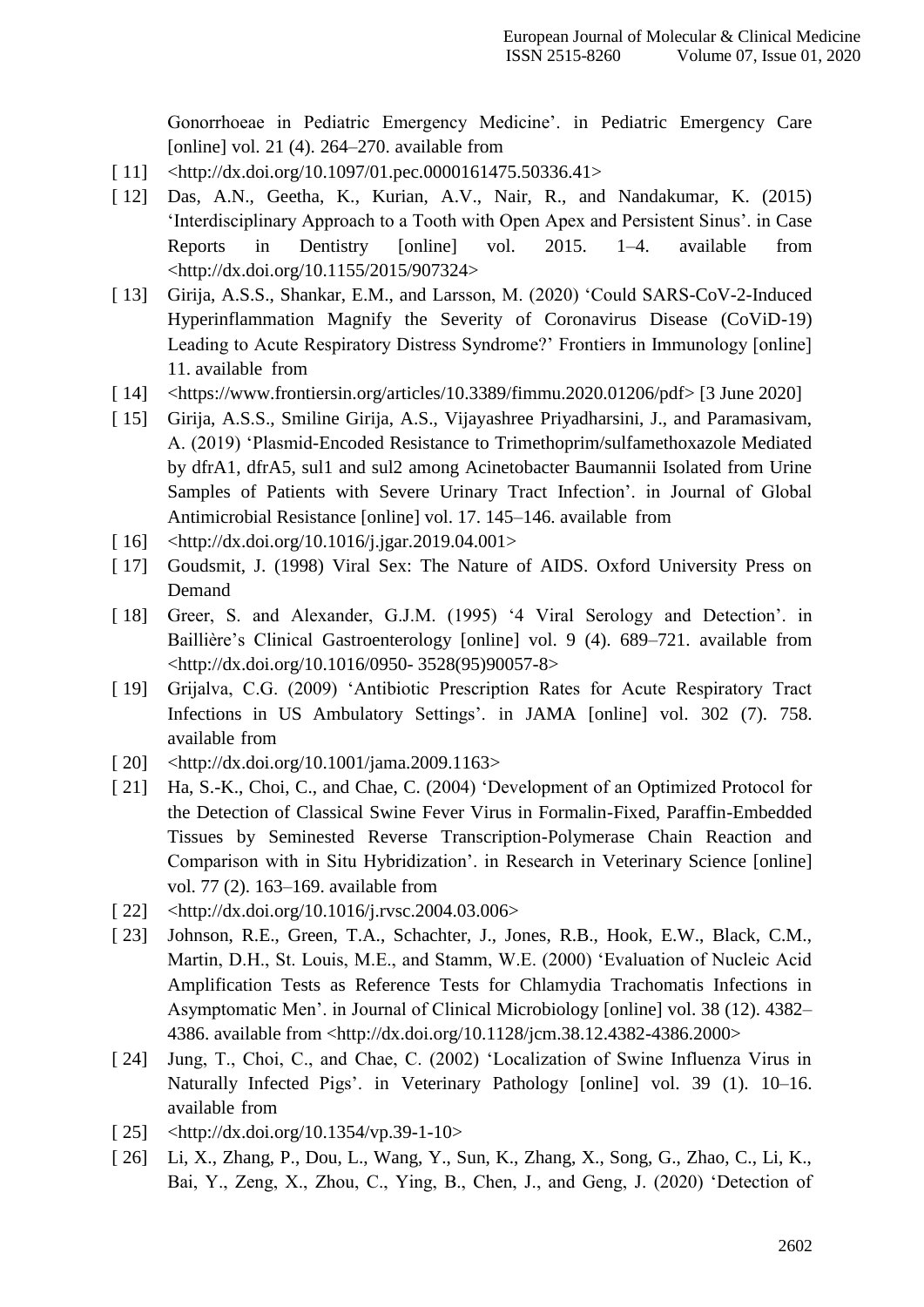Circulating Tumor Cells in Breast Cancer Patients by Nanopore Sensing with Aptamer-Mediated Amplification'. ACS Sensors [online] available from  $\langle \text{http://dx.doi.org/10.1021/acssensors.9b02537}\rangle$ 

- [ 27] [Marickar, R.F., Geetha, R.V., and Neelakantan, P. \(2014\) 'Efficacy of Contemporary](http://paperpile.com/b/eHVc7d/Sw3M1)  [and Novel](http://paperpile.com/b/eHVc7d/Sw3M1) [Intracanal Medicaments against Enterococcus Faecalis'. The Journal of](http://paperpile.com/b/eHVc7d/Sw3M1)  [Clinical Pediatric Dentistry 39 \(1\),](http://paperpile.com/b/eHVc7d/Sw3M1) [47–50](http://paperpile.com/b/eHVc7d/Sw3M1)
- [ 28] [Marquardt, W.H. \(2004\) Biology of Disease Vectors.](http://paperpile.com/b/eHVc7d/zhrpC) Elsevier
- [ 29] Marrazzo, J.M., Johnson, R.E., Green, T.A., Stamm, W.E., Schachter, J., Bolan, G., Hook, E.W., Jones, R.B., Martin, D.H., St. Louis, M.E., and Black, C.M. (2005) 'Impact of Patient Characteristics on Performance of Nucleic Acid Amplification Tests and DNA Probe for Detection of Chlamydia
- [30] Trachomatis in Women with Genital Infections'. in Journal of Clinical Microbiology [online] vol. 43 (2). 577–584. available from [<http://dx.doi.org/10.1128/jcm.43.2.577-](http://dx.doi.org/10.1128/jcm.43.2.577-584.2005) [584.2005>](http://dx.doi.org/10.1128/jcm.43.2.577-584.2005)
- [ 31] Mathivadani, V., Smiline, A.S., and Priyadharsini, J.V. (2020) 'Targeting Epstein-Barr Virus Nuclear Antigen 1 (EBNA-1) with Murraya Koengii Bio-Compounds: An in-Silico Approach'. in Acta Virologica [online] vol. 64 (01). 93–99. available from [<http://dx.doi.org/10.4149/av\\_2020\\_111>](http://dx.doi.org/10.4149/av_2020_111)
- [ 32] M, M.A., Geetha, R.V., and Thangavelu, L. (2019) 'Evaluation oEvaluation of Anti-Inflammatory Action of Laurus Nobilis-an in Vitro Studyf Anti-Inflammatory Action of Laurus Nobilis-an in Vitro Study'. in International Journal of Research in Pharmaceutical Sciences [online] vol. 10 (2). 1209–1213. available from [<http://dx.doi.org/10.26452/ijrps.v10i2.408>](http://dx.doi.org/10.26452/ijrps.v10i2.408)
- [ 33] Modrow, S., Falke, D., Truyen, U., and Schätzl, H. (2013) 'Laboratory Methods for [Detecting Viral](http://paperpile.com/b/eHVc7d/43O9M) [Infections'. in Molecular Virology \[online\] 163–181. available from](http://paperpile.com/b/eHVc7d/43O9M)  [<](http://paperpile.com/b/eHVc7d/43O9M)[http://dx.doi.org/10.1007/978-3-](http://dx.doi.org/10.1007/978-3-642-20718-1_13) [642-20718-1\\_13](http://dx.doi.org/10.1007/978-3-642-20718-1_13)[>](http://paperpile.com/b/eHVc7d/43O9M)
- [ 34] Monfared, A.M., Rezaei, A., Poursina, F., and Faghri, J. (2019) 'Detection of Genes Involved in Biofilm Formation in MDR and XDR Acinetobacter Baumannii Isolated from Human Clinical Specimens in Isfahan, Iran'. in Archives of Clinical Infectious Diseases [online] vol. In Press (In Press). available from [<http://dx.doi.org/10.5812/archcid.85766>](http://dx.doi.org/10.5812/archcid.85766)
- [ 35] [Morgan, M., Kalantri, S., Flores, L., and Pai, M. \(2005\) 'A Commercial Line Probe](http://paperpile.com/b/eHVc7d/qNeNF)  [Assay for the](http://paperpile.com/b/eHVc7d/qNeNF) [Rapid Detection of Rifampicin Resistance in Mycobacterium](http://paperpile.com/b/eHVc7d/qNeNF)  [Tuberculosis: A Systematic Review and](http://paperpile.com/b/eHVc7d/qNeNF) [Meta-Analysis'.](http://paperpile.com/b/eHVc7d/qNeNF) in BMC Infectious Diseases [online] vol. 5 (1). [available](http://paperpile.com/b/eHVc7d/qNeNF) from
- $[36]$  [<http://dx.doi.org/10.1186/1471-2334-5-](http://paperpile.com/b/eHVc7d/qNeNF)[62>](http://dx.doi.org/10.1186/1471-2334-5-62)
- [ 37] Mwesigwa, J. (n.d.) 'DETECTION OF PLASMODIUM INFECTION BY NESTED POLYMERASE CHAIN REACTION ASSAY v3 (protocols.io.i9gch3w)'. in Protocols.io [online] available from  $\langle \text{http://dx.doi.org/10.17504/protocols.io.i9gch3w}\rangle$
- [ 38] Ng, S.W., Selvarajah, G.T., Cheah, Y.K., Mustaffa Kamal, F., and Omar, A.R. (2020) 'Cellular Metabolic Profiling of CrFK Cells Infected with Feline Infectious Peritonitis Virus Using Phenotype Microarrays'. Pathogens [online] 9 (5). available from  $\langle \text{http://dx.doi.org/10.3390/pathogens9050412}\rangle$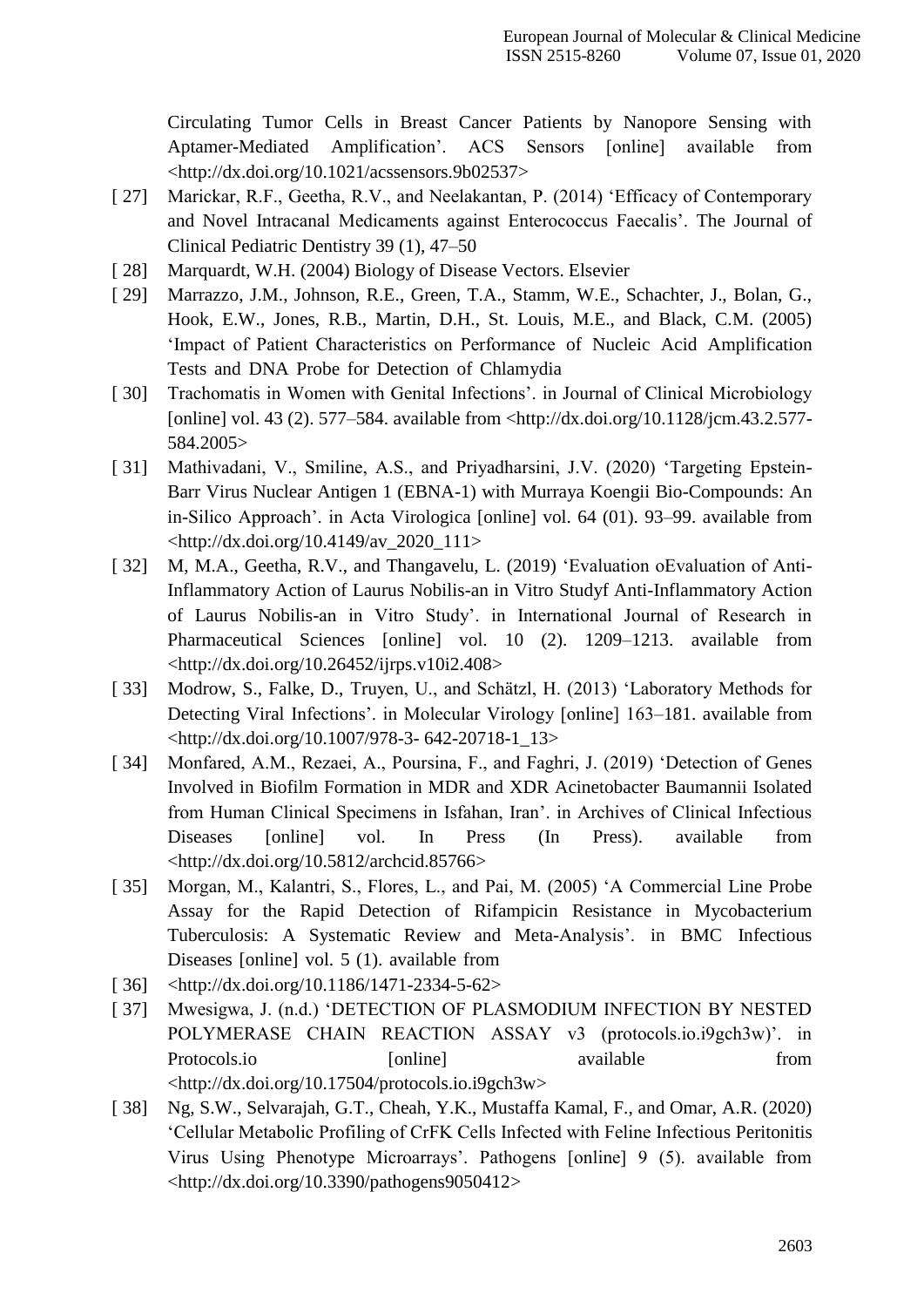- [ 39] [Paramasivam, A., Priyadharsini, J.V., and Raghunandhakumar, S. \(2020a\) 'N6-](http://paperpile.com/b/eHVc7d/hHpqI) [Adenosine](http://paperpile.com/b/eHVc7d/hHpqI) [Methylation \(m6A\): A Promising New Molecular Target in Hypertension](http://paperpile.com/b/eHVc7d/hHpqI)  [and Cardiovascular Diseases'. in](http://paperpile.com/b/eHVc7d/hHpqI) [Hypertension Research \[online\] vol. 43 \(2\). 153–](http://paperpile.com/b/eHVc7d/hHpqI) [154. available from <http://dx.doi.org/10.1038/s41440-](http://paperpile.com/b/eHVc7d/hHpqI) [019-0338-z](http://paperpile.com/b/eHVc7d/hHpqI)[>](http://dx.doi.org/10.1038/s41440-019-0338-z)
- [ 40] Paramasivam, A., Priyadharsini, J.V., and Raghunandhakumar, S. (2020b) 'Implications of m6A Modification in Autoimmune Disorders'. in Cellular & Molecular Immunology [online] vol. 17 (5). 550– 551. available from [<http://dx.doi.org/10.1038/s41423-019-0307-0>](http://dx.doi.org/10.1038/s41423-019-0307-)
- [41] Pratha, A.A. and Geetha, R.V. (2017) 'Awareness on Hepatitis-B Vaccination among [Dental](http://paperpile.com/b/eHVc7d/qMaNY) [Students-A Questionnaire Survey'. Journal of Advanced Pharmaceutical](http://paperpile.com/b/eHVc7d/qMaNY)  [Technology & Research 10 \(5\),](http://paperpile.com/b/eHVc7d/qMaNY) [1360](http://paperpile.com/b/eHVc7d/qMaNY)
- [ 42] Priyadharsini, J.V., Vijayashree Priyadharsini, J., Smiline Girija, A.S., and Paramasivam, A. (2018a) 'An Insight into the Emergence of Acinetobacter Baumannii as an Oro-Dental Pathogen and Its Drug Resistance Gene Profile – An in Silico Approach'. in Heliyon [online] vol. 4 (12). e01051. available from
- [43]  $\langle$ http://dx.doi.org/10.1016/j.heliyon.2018.e01051>
- [ 44] Priyadharsini, J.V., Vijayashree Priyadharsini, J., Smiline Girija, A.S., and Paramasivam, A. (2018b)
- [ 45] 'In Silico Analysis of Virulence Genes in an Emerging Dental Pathogen A. Baumannii and Related Species'. in Archives of Oral Biology [online] vol. 94. 93–98. available from
- [ 46] [<http://dx.doi.org/10.1016/j.archoralbio.2018.07.001>](http://dx.doi.org/10.1016/j.archoralbio.2018.07.001)
- [ 47] Rabindra, P. and Raju, N. (2012) 'Gel-Electrophoresis and Its Applications'. in Gel Electrophoresis - Principles and Basics [online] available from [<http://dx.doi.org/10.5772/38479>](http://dx.doi.org/10.5772/38479)
- [ 48] [Ramesh,](http://paperpile.com/b/eHVc7d/mK0jb) S. (2017) China's Lessons for India: Volume I. [available](http://paperpile.com/b/eHVc7d/mK0jb) from
- [ 49] [<http://dx.doi.org/10.1007/978-3-319-58112-](http://paperpile.com/b/eHVc7d/mK0jb)[5>](http://dx.doi.org/10.1007/978-3-319-58112-5)
- [ 50] Rodríguez-Lázaro, D. and Hernández, M. (2016) 'Future Directions for Molecular Microbial Diagnostic Methods for the Food Industry'. in Molecular Microbial Diagnostic Methods [online] 19–37. available from [<http://dx.doi.org/10.1016/b978-](http://dx.doi.org/10.1016/b978-0-12-416999-9.00002-) [0-12-416999-9.00002-](http://dx.doi.org/10.1016/b978-0-12-416999-9.00002-)[2>](http://paperpile.com/b/eHVc7d/iDzQW)
- [ 51] Sanahuja, D., Preciado, J., Subías, J., Heras, C., Hidalgo, L., Salinas, I., Sevillano, P., Martínez, J., and Villafranca, A. (2019) 'Long-Range (>100km) Distributed Vibration Sensor Based on Φ-OTDR Technique with Spread Amplification and Detection of Probe Pulses'. in Proceedings of the 7th International Conference on Photonics, Optics and Laser Technology [online] available from
- [ 52] [<http://dx.doi.org/10.5220/0007386401960200>](http://dx.doi.org/10.5220/0007386401960200)
- [ 53] [Schrijver, I. \(2011\) Diagnostic Molecular Pathology in Practice: A Case-Based](http://paperpile.com/b/eHVc7d/9z1cu)  [Approach. Springer](http://paperpile.com/b/eHVc7d/9z1cu) [Science & Business](http://paperpile.com/b/eHVc7d/9z1cu) Media
- [54] Selvakumar, R. and Np, M. (2017) 'COMPARISON IN BENEFITS OF HERBAL MOUTHWASHES WITH CHLORHEXIDINE MOUTHWASH: A REVIEW'. in Asian Journal of Pharmaceutical and Clinical Research [online] vol. 10 (2). 3. available from